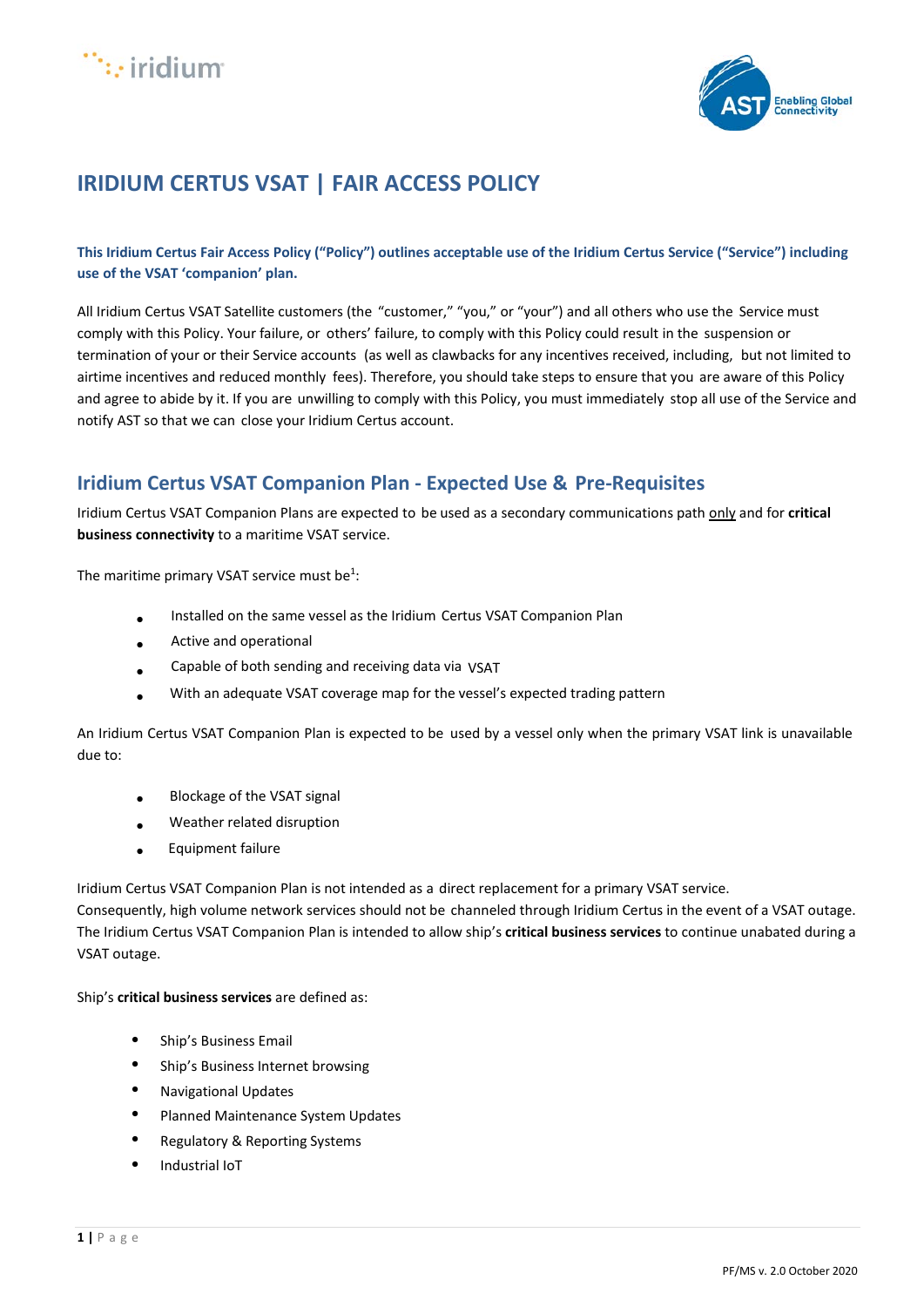



# Iridium's Right to Audit

Iridium may generate monthly usage reports on active Certus VSAT Companion Plan subscriptions. If a subscriber regularly exceeds the expected usage over a quarterly period, Iridium may seek clarification on the excess data consumption with supporting documentation of the installed primary VSAT service.

If excessive data consumption continues, this may be considered a violation of this Policy.

# Prohibited Uses and Activities

In general, the Policy prohibits uses and activities involving the Service that interfere or diminish the fair use of the Iridium network by other subscribers, are illegal or infringe the rights of others.

For example, these prohibited uses and activities include, but are not limited to, using the Service to:

### Conduct Restrictions

- Access unauthorized peer-to-peer file sharing, or similar services;
- Undertake or accomplish any unlawful purpose. This includes, but is not limited to transmitting or disseminating information, data or material which in any way constitutes or encourages conduct that would constitute a criminal offense, or otherwise violate any local, state, federal, or non-U.S. law, order, or regulation.

#### Network and Usage Restrictions

- Restrict, inhibit, or otherwise interfere, regardless of intent, purpose or knowledge, with the ability of any other person to use or enjoy the Service, or
- Restrict, inhibit, interfere with, or otherwise disrupt or cause a performance degradation, regardless of intent, purpose or knowledge, to the Service or Iridium network;

## Technical Restrictions

• Service, alter, modify, or tamper with the Iridium or  $3<sup>rd</sup>$  party Equipment or Service or permit any other person to do the same who is not authorized by Iridium;

### Customer Conduct and Features of the Service

#### **What obligations do I have under this Policy?**

You are responsible for your own compliance with this Policy. You are also responsible for any use or misuse of the Service that violates this Policy by anyone else you permit to access the Service.

In all cases, you are solely responsible for the security of any device you connect to the Service, including any data stored or shared on that device. It is also your responsibility to secure your equipment that connects to the Service from external threats such as viruses. Iridium does not warrant or represent any security for any data or information being processed by the network or Iridium Certus compatible device.